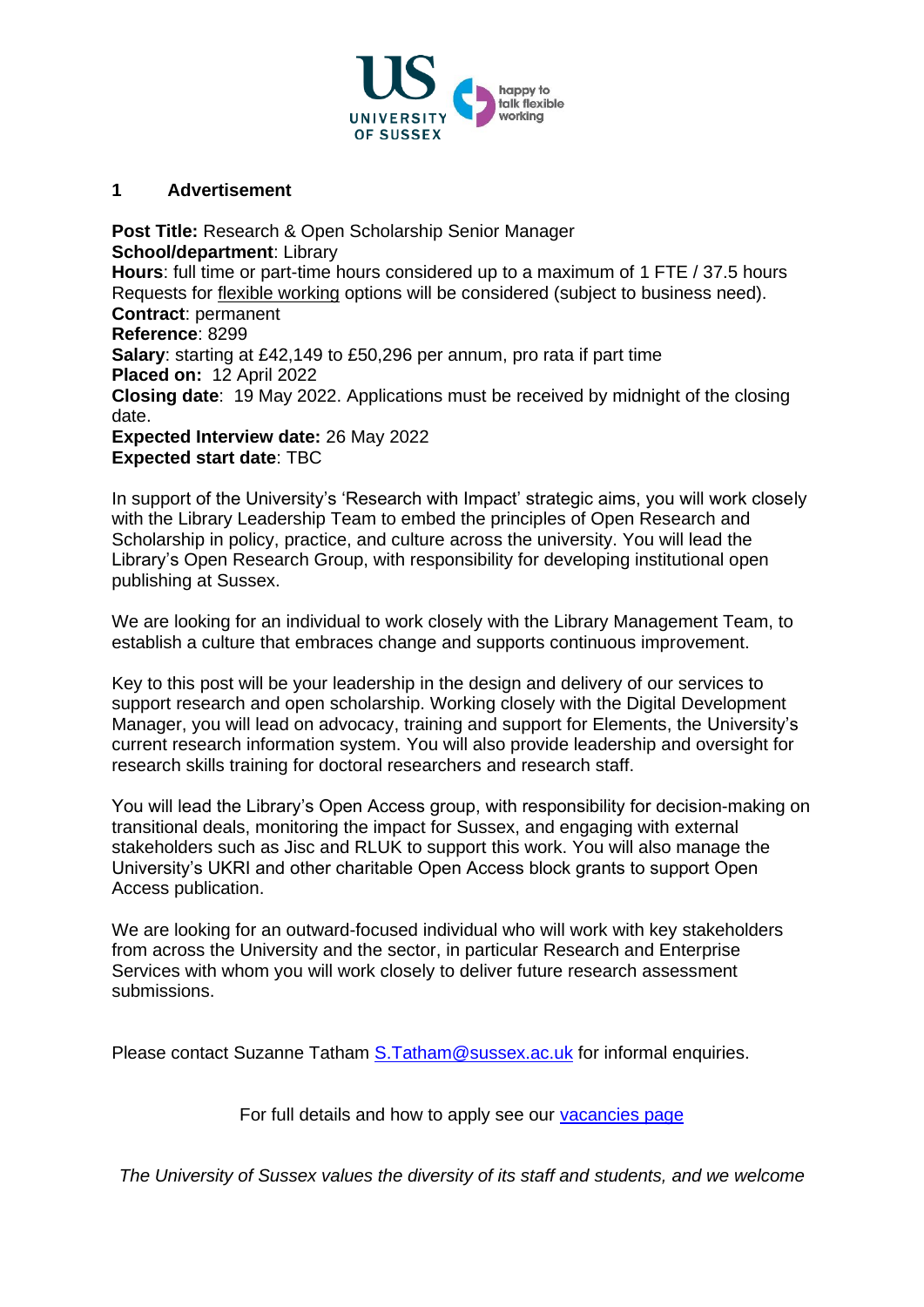### *applicants from all backgrounds.*

### **2. The School / Division**

Please find further information regarding the school/division at [www.sussex.ac.uk/library](http://www.sussex.ac.uk/library)

### **3. Job Description**

**Job Title:** Research & Open Scholarship Senior Manager

**Department:** Library

**Section/Unit/School:** Library

**Location:** Library/homeworking

**Grade:** 8

**Responsible to:** Associate Director, Library

**Responsible for:** Research & Open Scholarship Librarian and Open Access Librarian

#### **PRINCIPAL ACCOUNTABILITIES**

- 1. Lead, manage, promote, and maintain a high-quality Professional Services department, engendering a culture of continuous improvement.
- 2. Ensure the delivery of outputs of the department.
- 3. Ensure compliance with all relevant legislation and University policies, interpreting the same and advising on their practical application.
- 4. Work in partnership with other key stakeholders to ensure seamless service
- 5. Input at a national level into discussions and initiatives to develop Open Research and Scholarship.
- 6. Actively contribute to the strategic and operational management of the library as a member of the Library Management Team.
- 7. Work with the Associate Directors to embed the principles of Open Research in policy, practice, and culture across the university.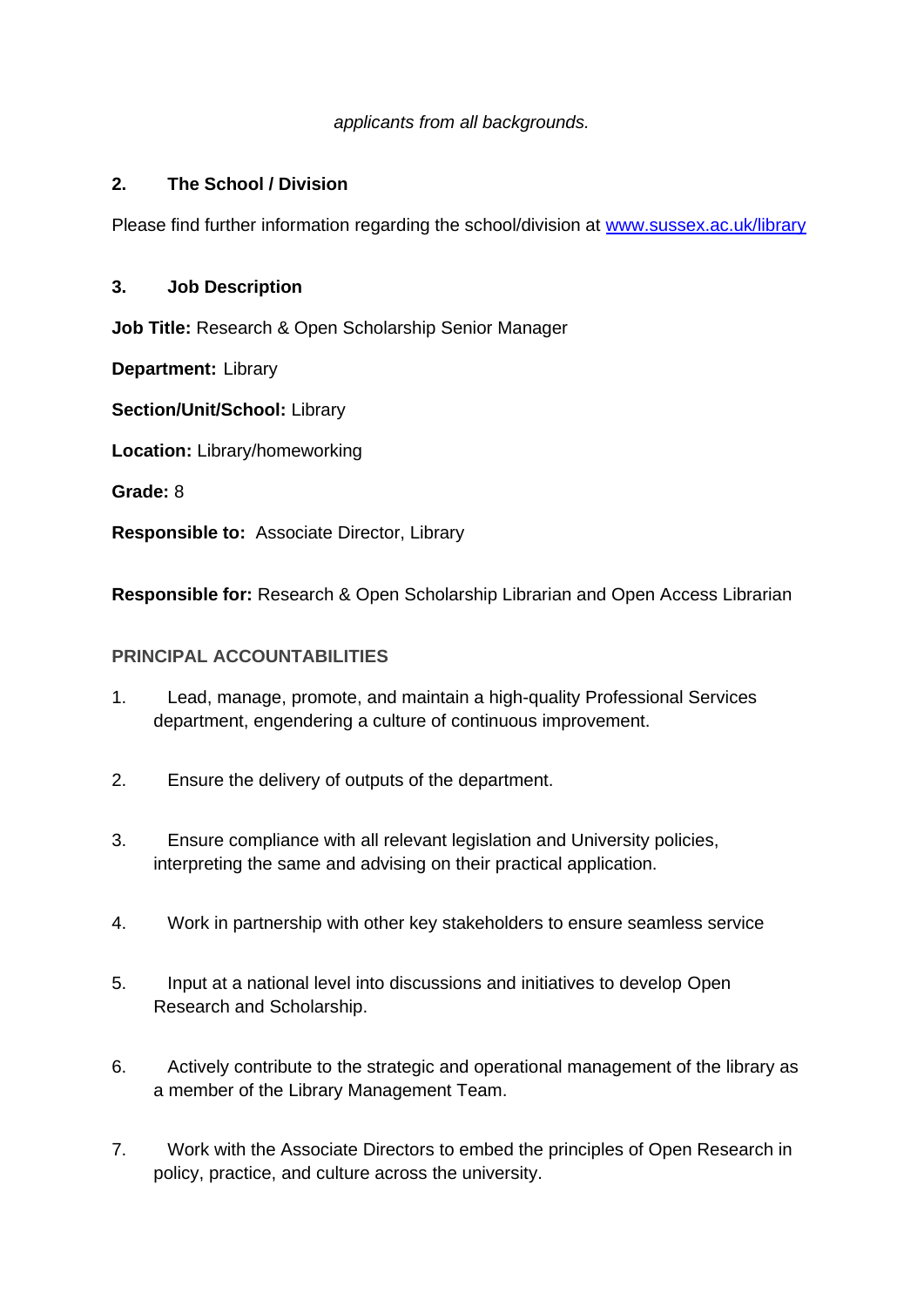- 8. Lead on advocacy, training and support for Elements, the University's current research information system.
- 9. Manage the University's UKRI and other charitable Open Access block grants to support Open Access publication
- 10. Lead the Library's contribution to delivering the REF submission, enabling relevant compliance for publications.

### **KEY RESPONSIBILITIES**

### **1. Departmental Management and Leadership**

- 1.1 Provide management and leadership to motivate the department to achieve targets and objectives
- 1.2 Ensure the availability of resources to achieve targets and objectives including the selection, induction, performance management and development of all members of the department
- 1.3 Ensure departmental understanding and application of operational standards are embedded in the departmental culture and methods of working
- 1.4 Support the development of others, providing training and coaching in area of expertise
- 1.5 Foster an ethos of continuous improvement

#### **2. Service Delivery**

- 2.1 Working within overall university policy and procedure, ensure the effective management of responsibilities in the area of expertise. Plan and allocate resources to support the achievement of departmental targets and objectives.
- 2.2 Ensure effective systems and procedures are in place to support the achievement of key performance targets in area of responsibility.
- 2.3 Contribute the development of departmental/functional strategic planning process
- 2.4 Ensure the delivery of improvements to systems and procedures to maintain effective service delivery within area of responsibility.
- 2.5 Ensure appropriate records and documentation are maintained commensurate with policy and procedure.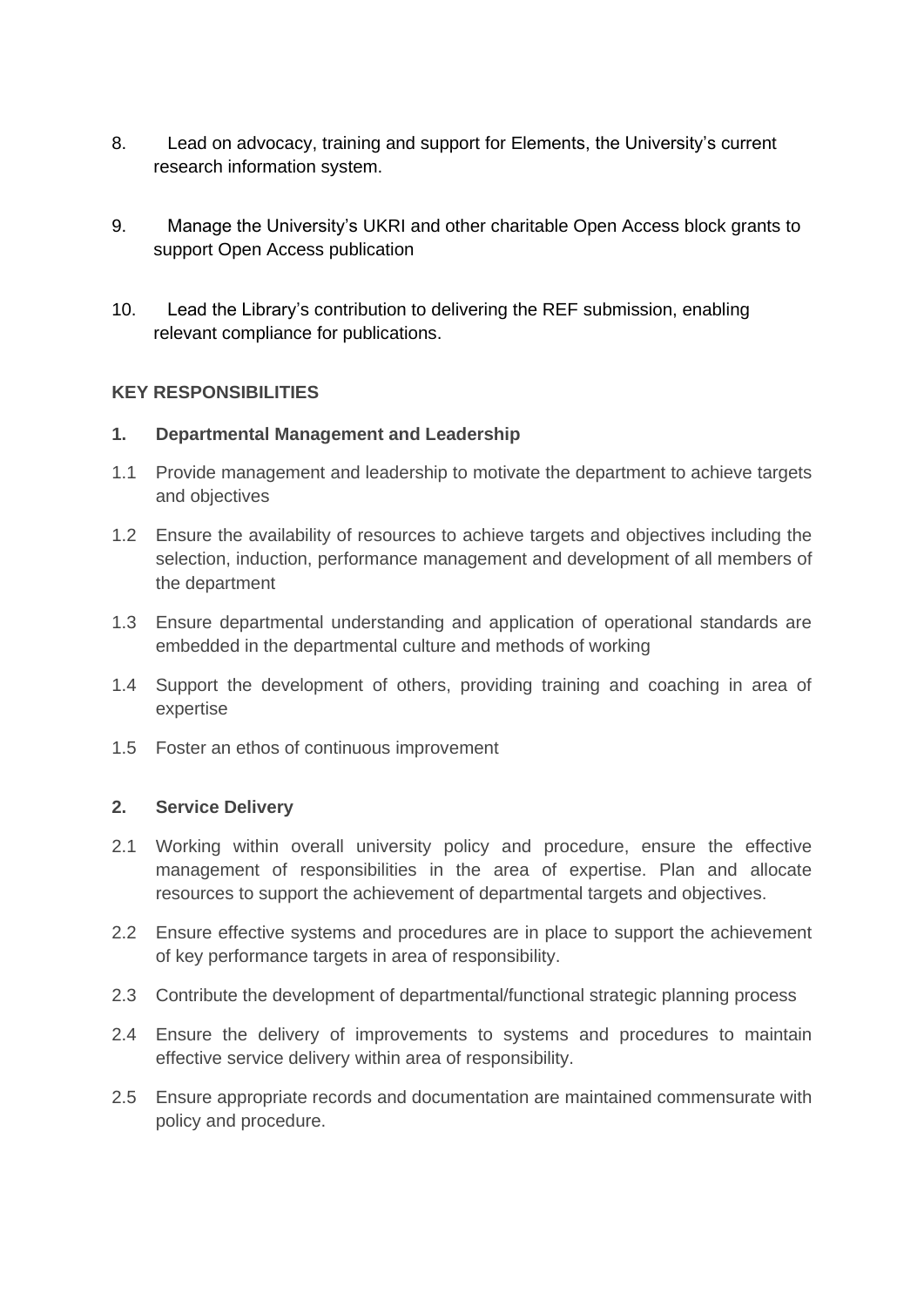- 2.6 Provide reports and other communication media internally and externally as appropriate. To undertake analysis, interpretation, and presentation of complex information to inform decisions related to subject area
- 2.7 Identify critical issues when resolving problems particularly where there is complex or competing information and use university policy and objectives to make decisions.

## **3. Policy and Procedure**

- 3.1 Based on a broad and deep set of knowledge and experience, interpret policy and procedure, providing advice on the application of policy as required.
- 3.2 Contribute to the shaping of policy decisions and improvement in area of expertise.
- 3.3 Ensure appropriate governance is in place for area of expertise.

## **4. Stakeholders**

- 4.1 Proactively work with internal and external stakeholders, colleagues, or students to ensure the effective service delivery, initiate and develop relationships, providing data and information to inform decisions as necessary, showing appropriate sensitivity when needed.
- 4.2 Persuade, influence, and negotiate as appropriate to further the objectives of the **University**

## **5. Open Research**

- 5.1 Lead the Library's Open Access group, with responsibility for decision-making on transitional deals and open access publishing.
- 5.2 Lead the Library's Open Research Group, with responsibility for developing institutional open publishing, and advocating and developing support for open research at Sussex.

5.3 Provide leadership for the delivering research skills training for Research students and staff.

To carry out any other duties that are within the employee's skills and abilities whenever reasonably instructed.

This Job Description sets out current duties of the post that may vary from time to time without changing the general character of the post or level of responsibility entailed.

## **INDICATIVE PERFORMANCE CRITERIA**

• Leading a team of staff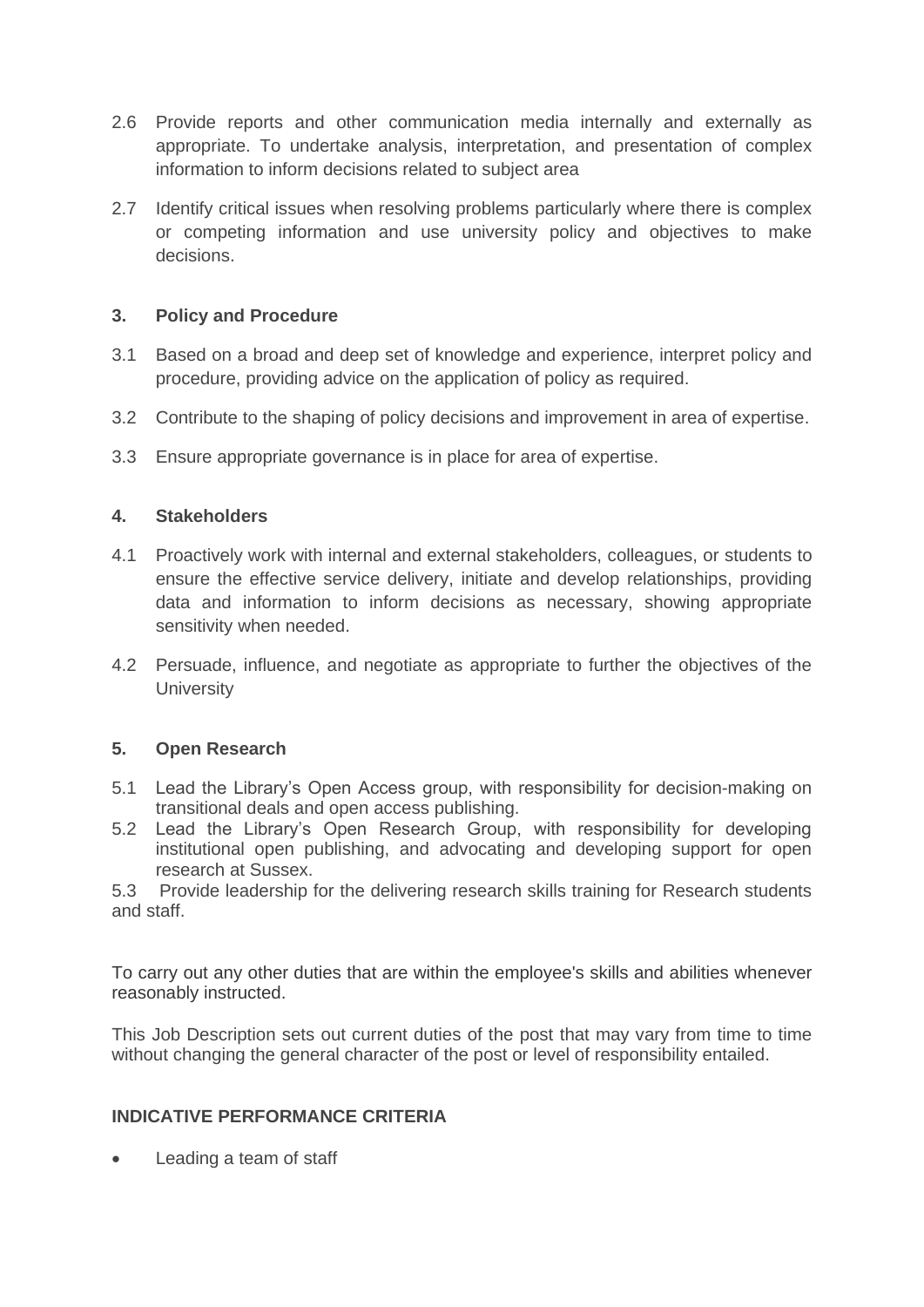- Managing the UKRI and other charitable Open Access block grants
- The post holder reports to the Associate Director working under broad direction to enable the post holder to manage their own work and that of their team members, to achieve their agreed objectives. The role holder will play a key role as part of the Divisional leadership team in supporting the achievement of the strategic and operational goals of the University, Professional Services & their Division. The post holder is expected to work collaboratively across the University and with key stakeholders to deliver single team working that efficiently and effectively supports the achievement of those goals and objectives.
- Support achievement of the library's compliance with all applicable statutory and regulatory compliance obligations, including (but not limited to): UKVI, Health & Safety, the Prevent Duty, data protection, Competition and Markets Authority requirements and equal opportunities, as appropriate to the grade and role. Additionally, to promote good practice in relation to university policy, procedure, and guidance in relation to those compliance matters in respect of students, staff and other relevant parties.
- Balance effectiveness and cost-efficiency in the management of the budgets you are accountable for, demonstrating compliance with Value for Money and Return on Investment principles to support the University's strategic aim to achieve a world-class standard of teaching and research by managing our resources effectively and efficiently

# **PERSON SPECIFICATION**

## **ESSENTIAL CRITERIA**

- 1. Normally educated to degree level, or other equivalent qualification, or relevant level of experience, as appropriate to the role.
- 2. A detailed applied and theoretical knowledge and understanding of specialist area.
- 3. Effective management skills
- 4. Well-developed oral and written communication skills with the ability to present policy and procedure in a way that can be understood the audience.